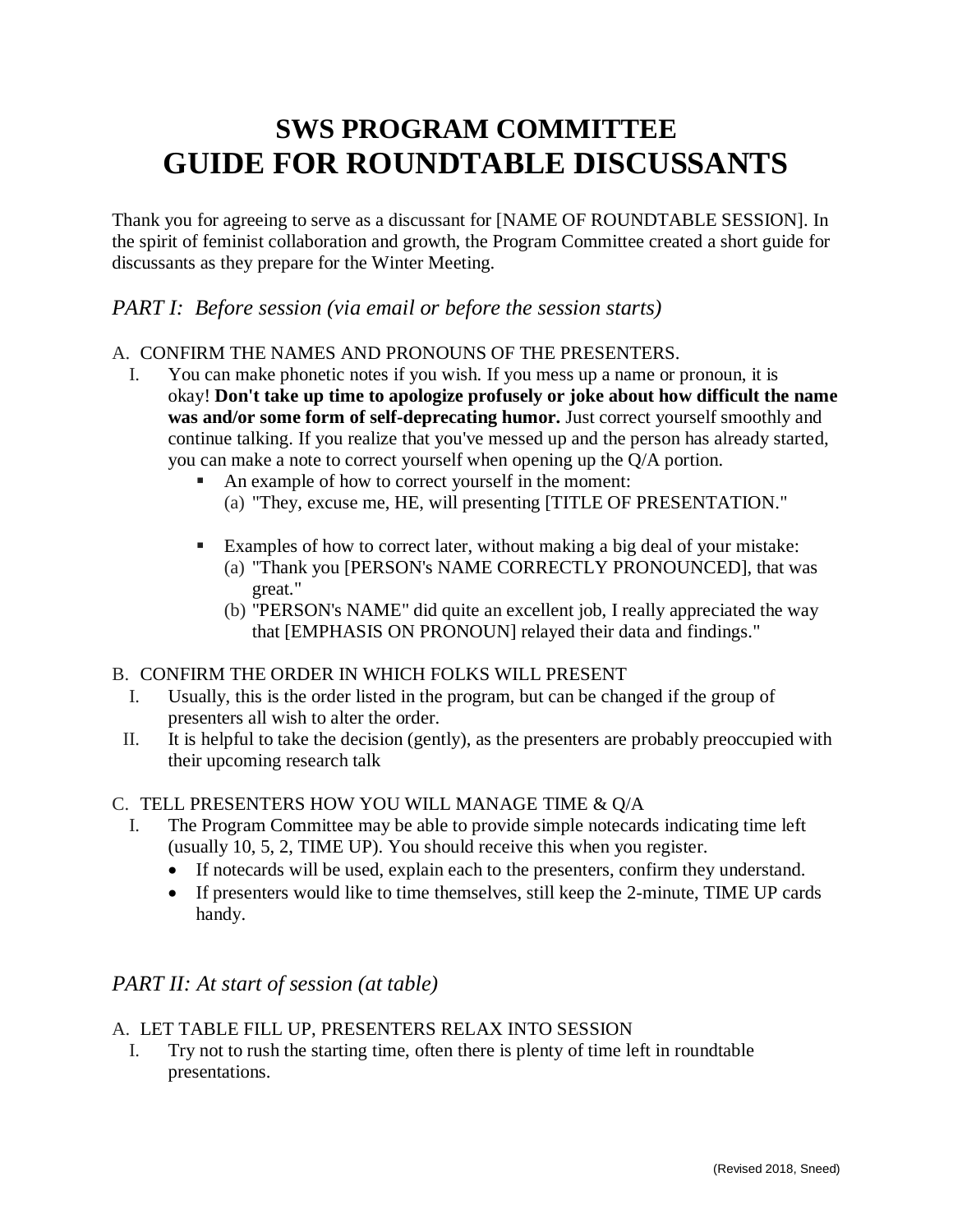- Just make a note to remember when the presentations start so that you can keep time in an orderly fashion.
- II. To make it a more relaxed setting, you could ask how people are enjoying the conference, their names, if they've ever been to [CITY], etc.

#### B. INTRODUCE SELF

- I. Your self-introduction should be brief.
- II. Try to limit this to the following:
	- Your name
	- Affiliation
	- Your excitement to be the discussant for [TITLE OF ROUNDTABLE]

#### C. RE-ANNOUNCE HOW THE SESSION IS ORGANIZED

- I. After confirming order with presenters, reiterate the order of presentations and the time set aside for Q/A at the end.
	- An example of this:
		- "To facilitate the presentations, we will go by the order listed in the program. Each person will speak for about "X" minutes. After everyone finishes, we will open up for discussion. Now, I am pleased to have "PERSON's NAME" start our roundtable session with their work "TITLE OF SUBMISSION".

#### *PART III: During session*

#### A. KEEP TRACK OF TIME

- I. Be gentle but firm in managing time. This is for everyone's benefit.
	- If you notice that someone goes over time, make sure to eye-contact and smile, while indicating that it's time to wrap up.
	- Try not to directly interrupt a thought, unless time is drastically needed for another presentation.
	- At the end of presentations, clearly state how much time is left in the session.

#### B. MAKE NOTES DURING PRESENTATIONS

- I. Feel free to make short written comments about each presentation in your own notebook/program
	- These may be related to major ideas or interventions, or questions/comments you would think they should expand on more
	- Think about the similarities each paper has with the other presentations at the table, and the differences
		- These may be scalar, methodological, theoretical, epistemological in nature
- II. Use these musings for Q/A in times of awkward silence; or, if there is time left over after everyone gets a chance to speak.